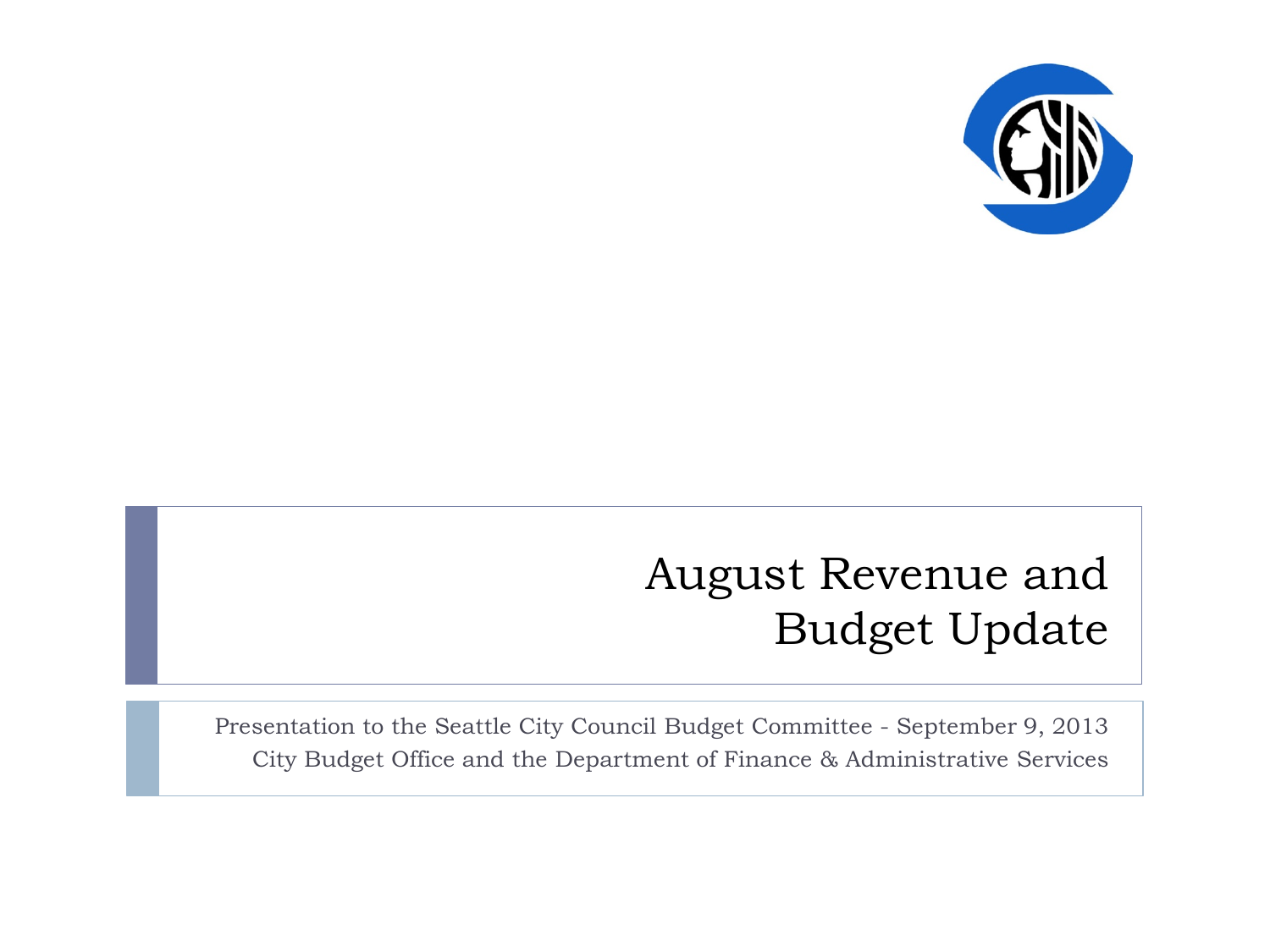

U.S. economy has slowed, but GDP picked up in 2<sup>nd</sup> quarter 2013

• Federal tax increases and spending cuts (the sequester) are expected to reduce GDP by 1%–1½% in 2013

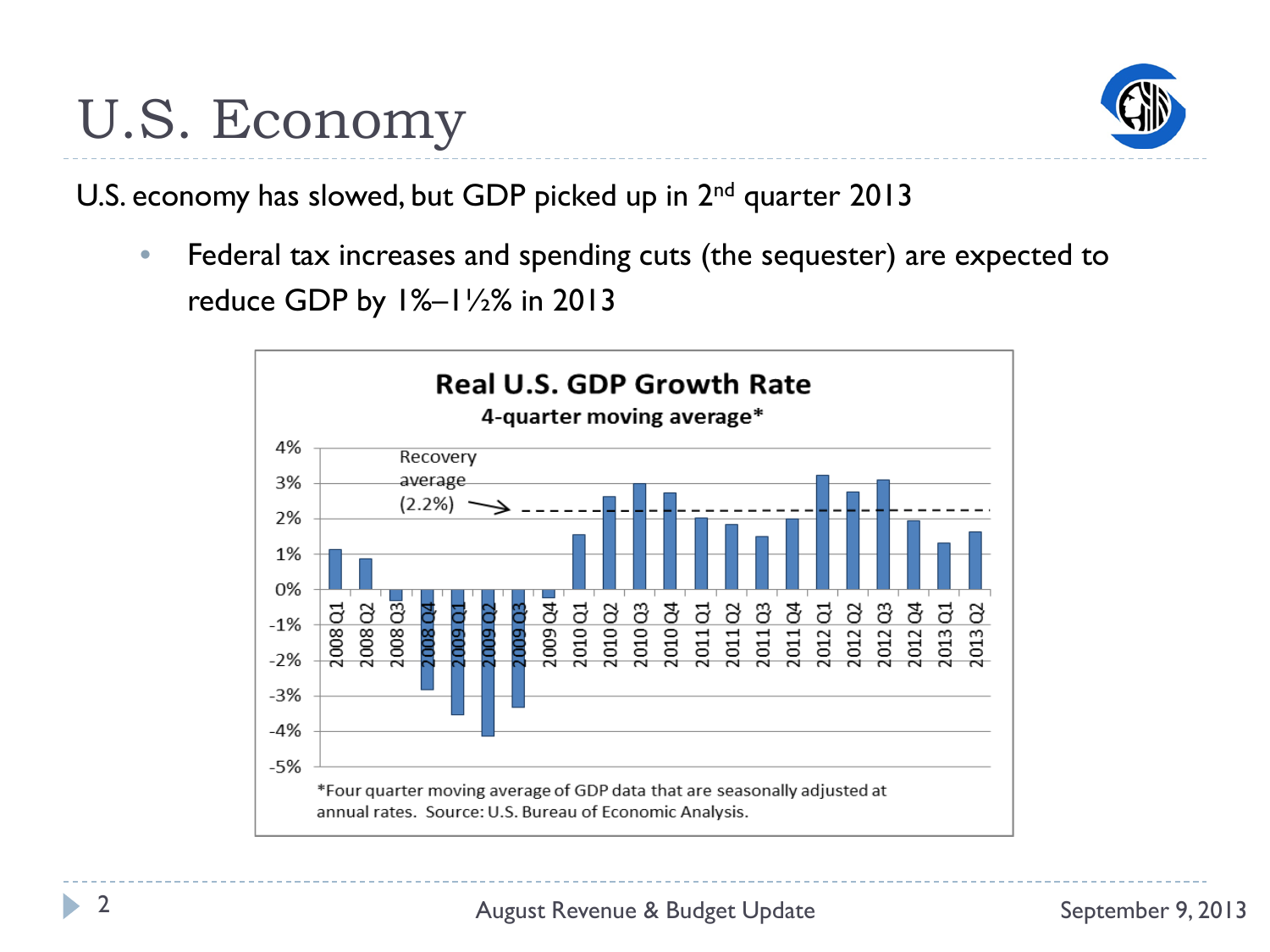

Employment growth has been slowing in 2013



ь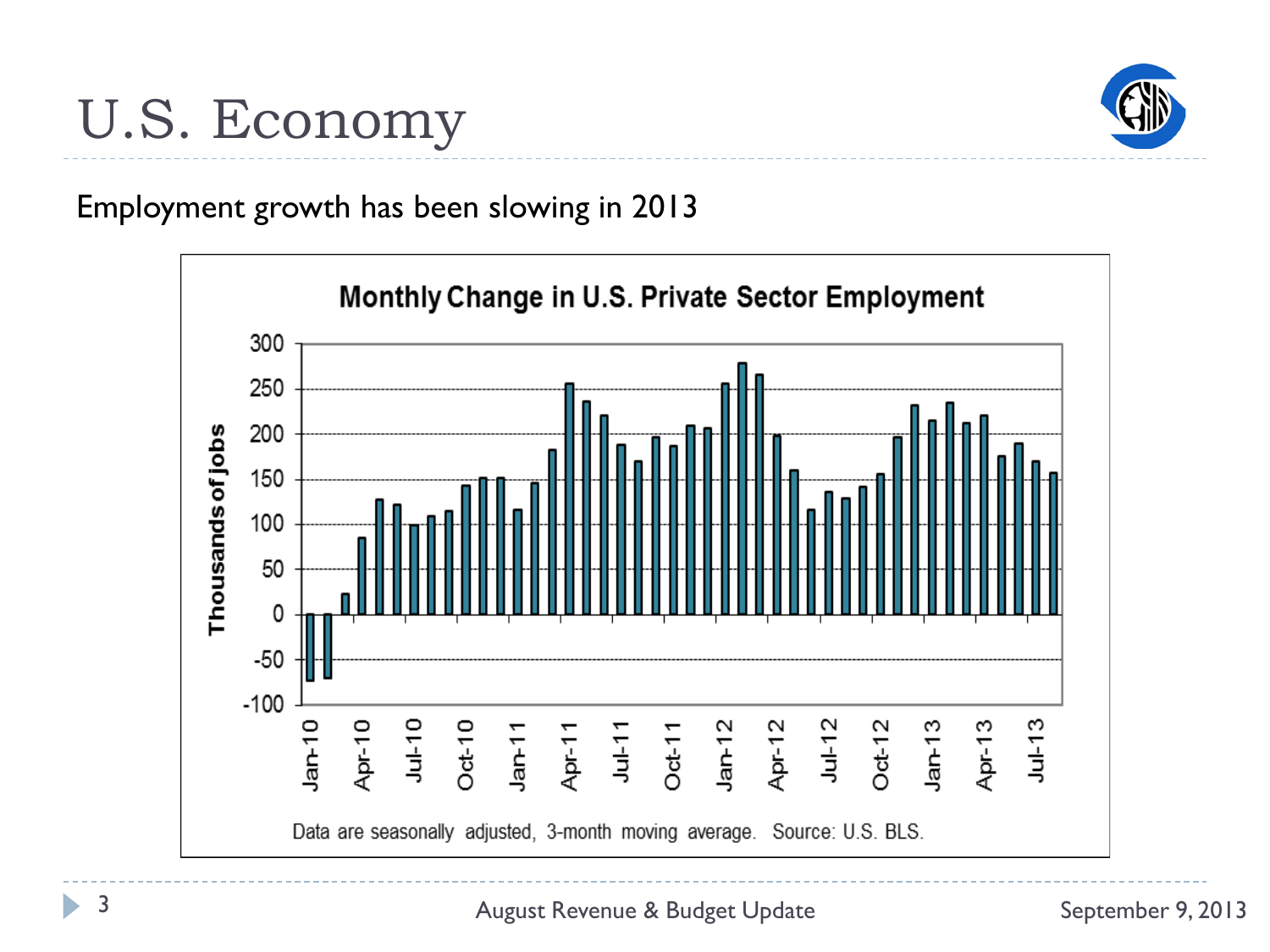

### Economy's strengths

- Housing market is improving
- Wealth is rising with rising home prices, stock market
	- "Wealth effect"
- Household debt is falling
- Consumer sentiment is at highest level in 6 years
- Federal budget deficit is shrinking faster than expected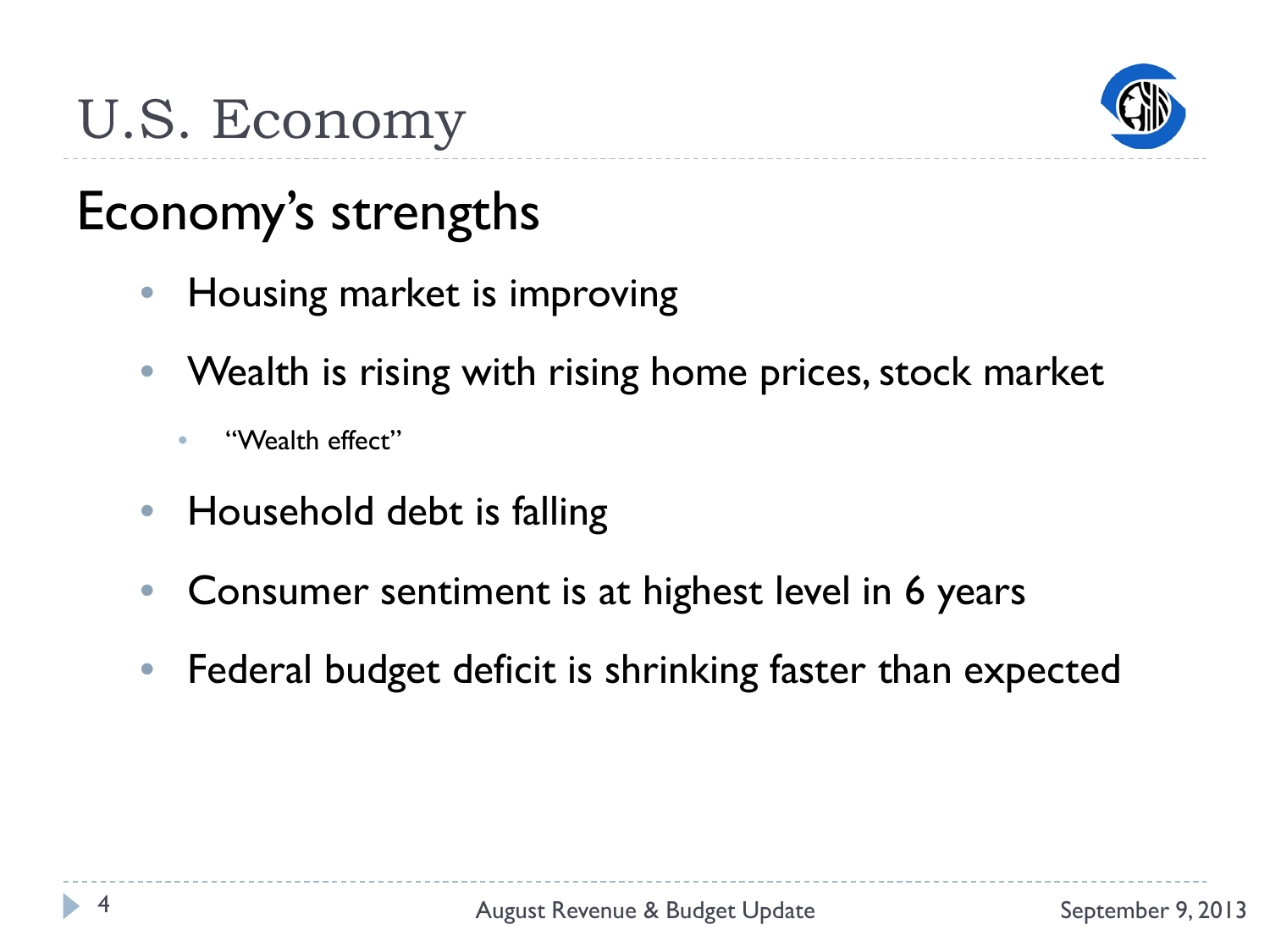

### Economy's weaknesses

- Uncertainty over fiscal policy
- European debt crisis
- Emerging market slowdown
- Labor market weakness
	- Unemployment
	- Underemployment
	- Declining participation
	- Weak wage growth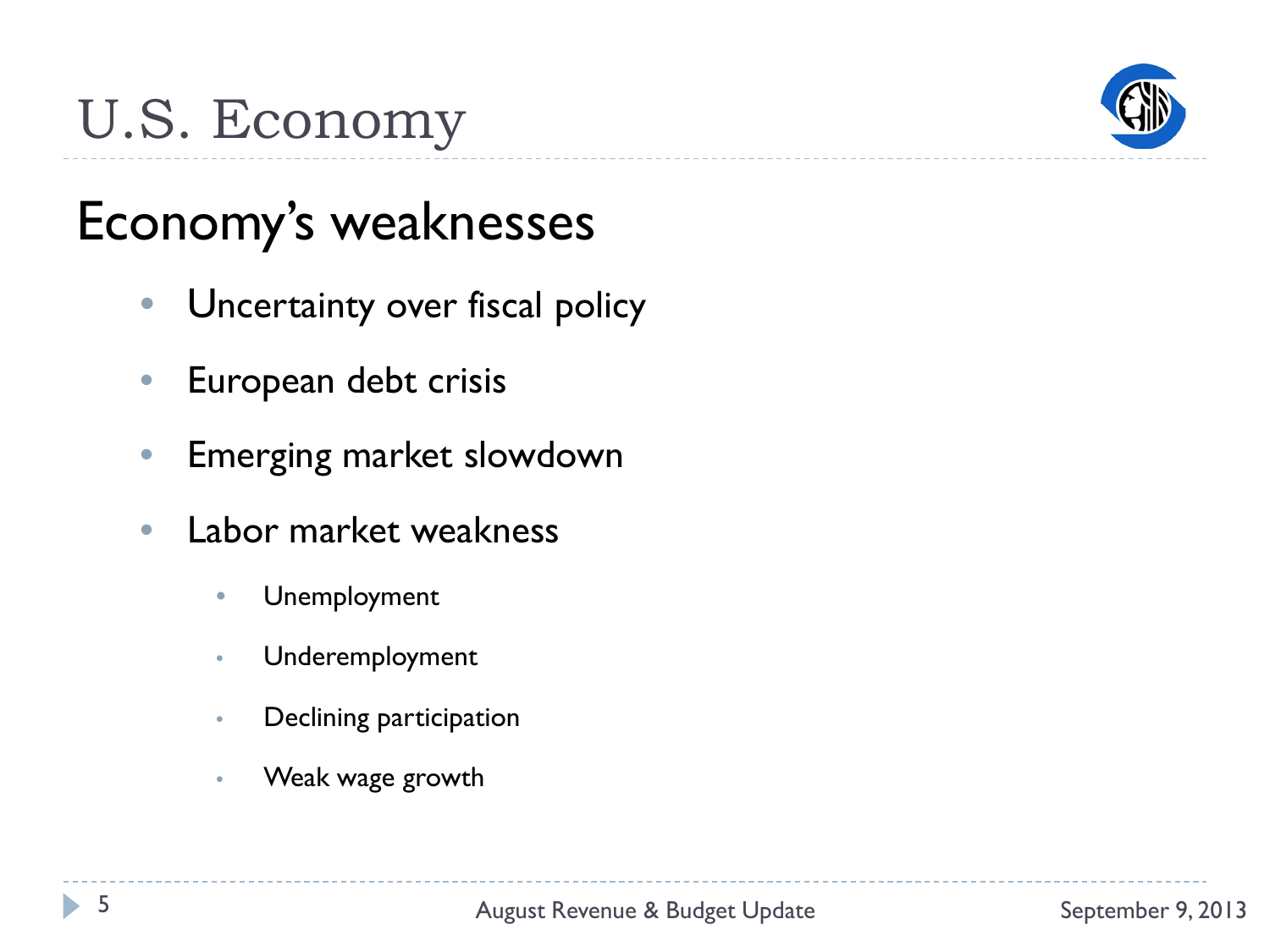

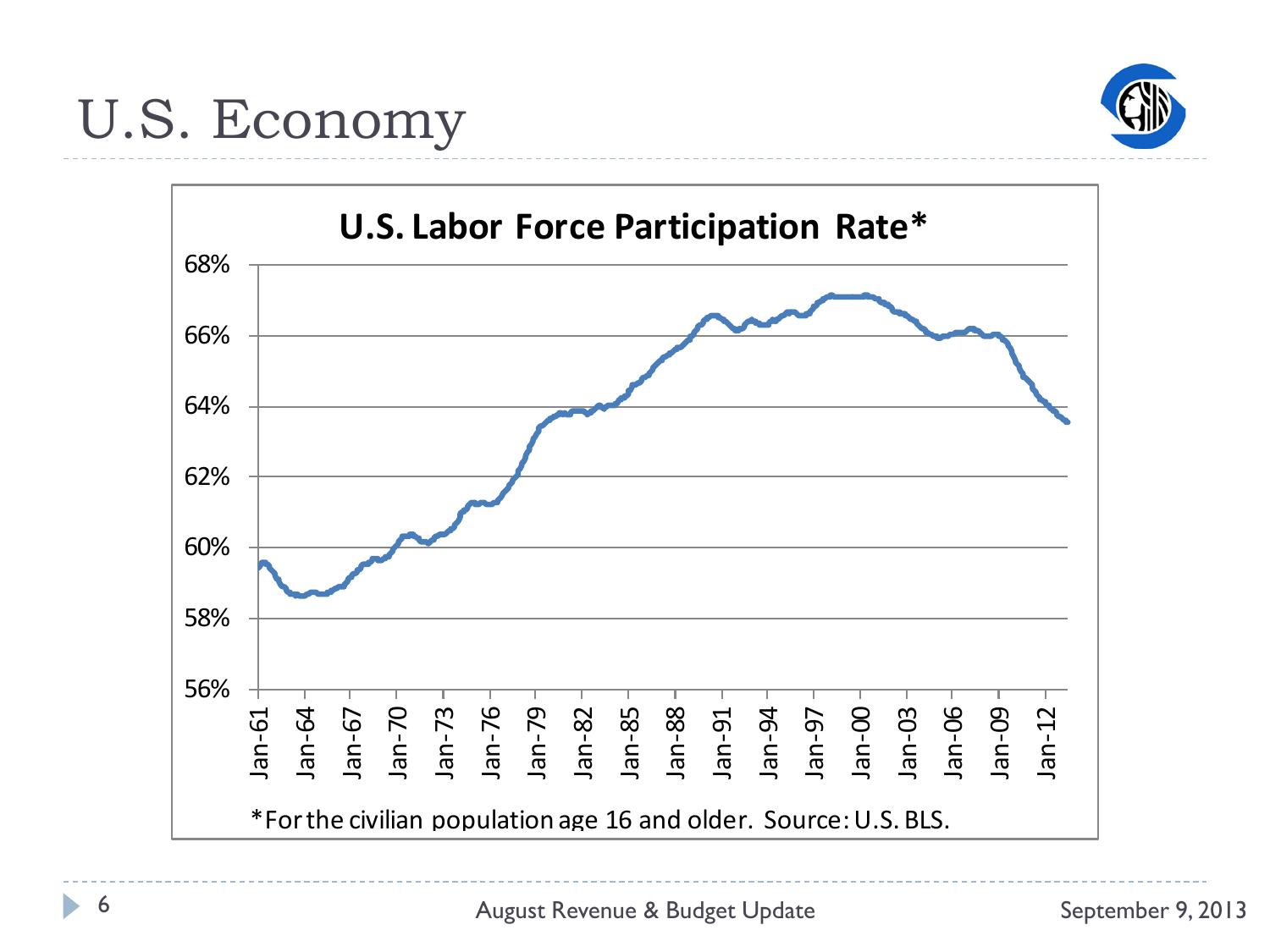

### National forecasts have changed little since April

- Economy performing largely as expected
- Expect pick-up in 2014 as fiscal drag is reduced, housing rebound strengthens

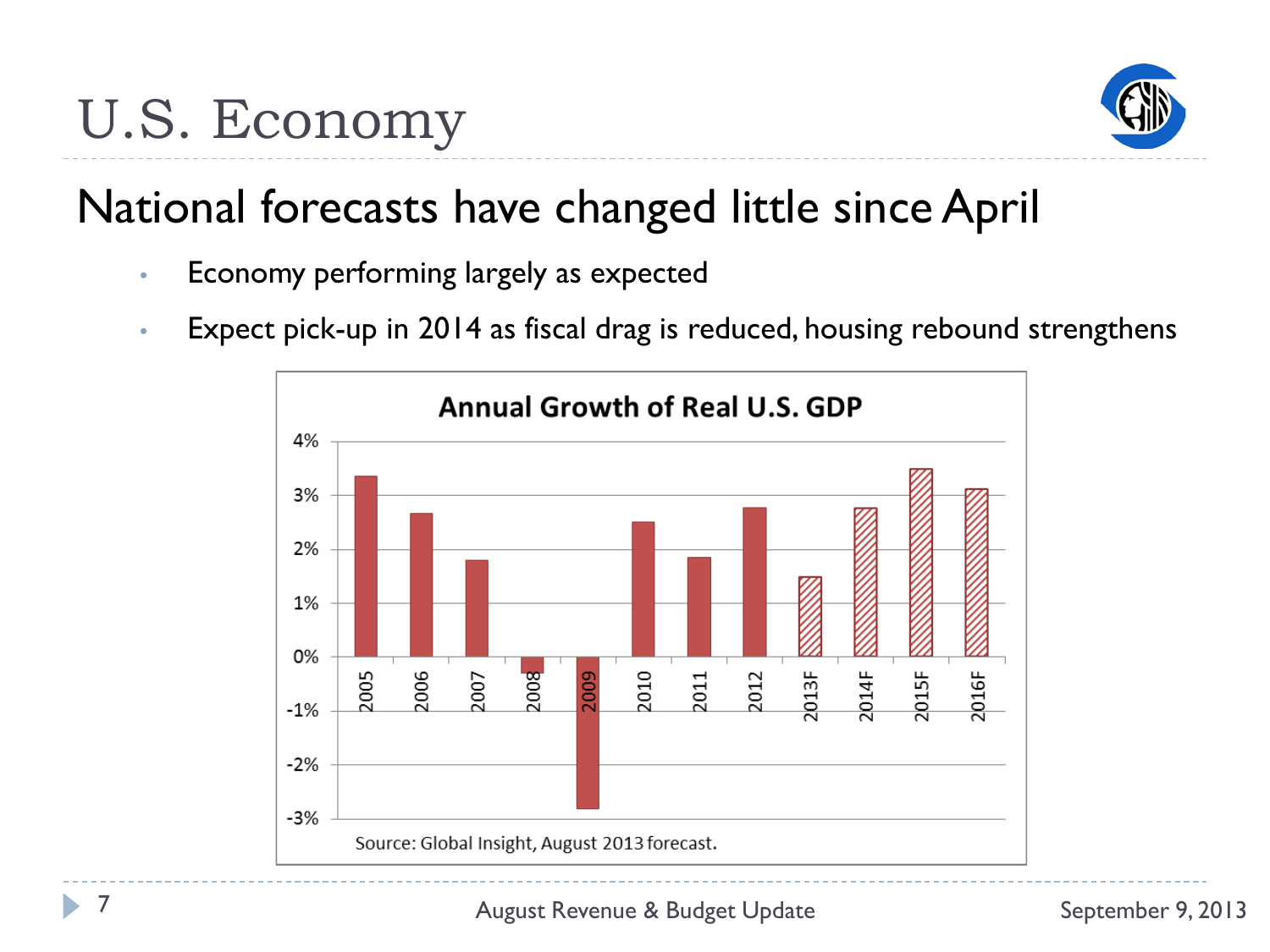

### Forecast risks include:

- Fiscal policy, uncertainty
	- More fiscal tightening?
	- Debt limit will be reached this fall
- Eurozone debt crisis
- Weaker global growth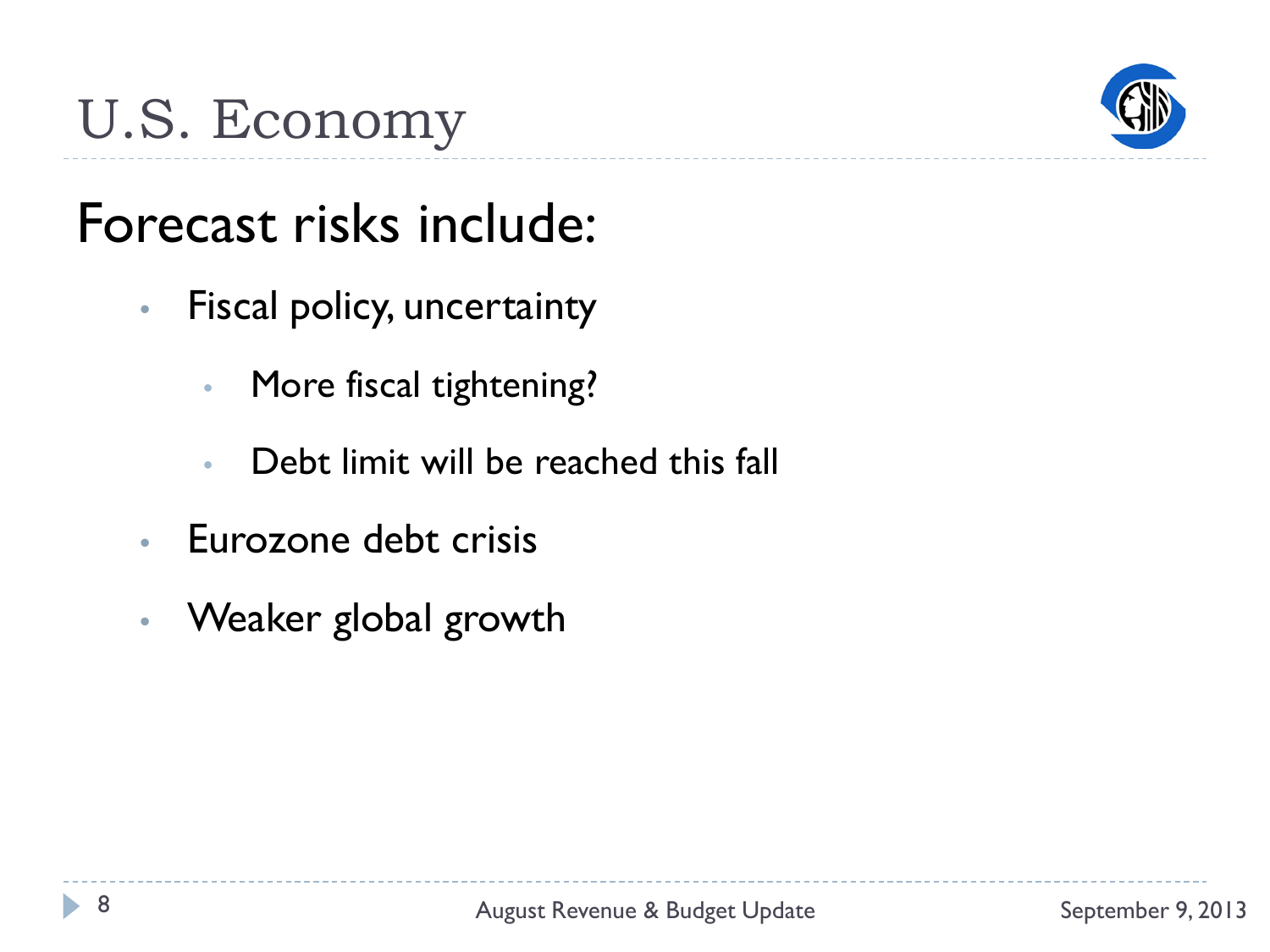

# Puget Sound Region Economy

### Region is outperforming U.S., rest of WA

• Boeing has been key

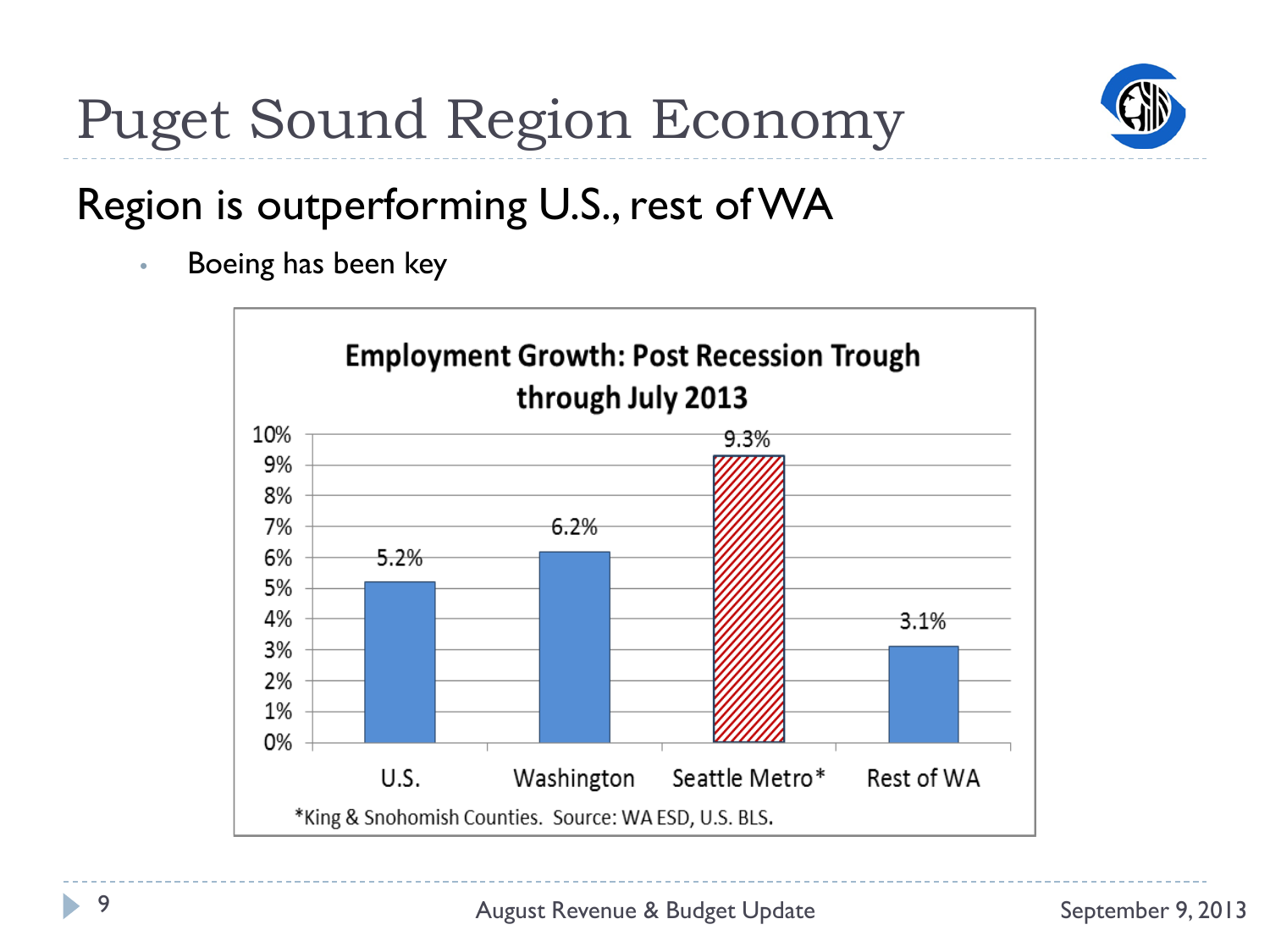

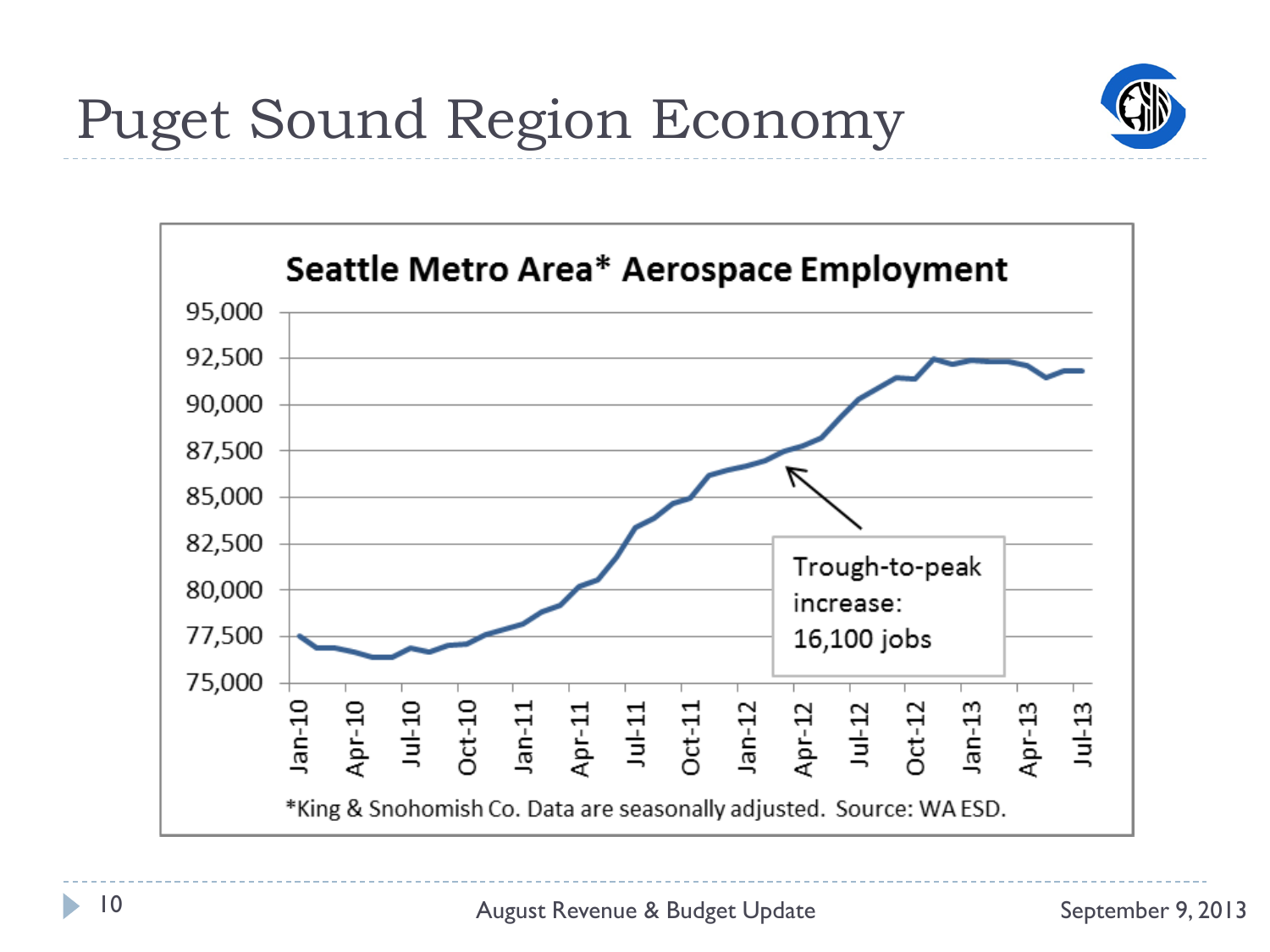

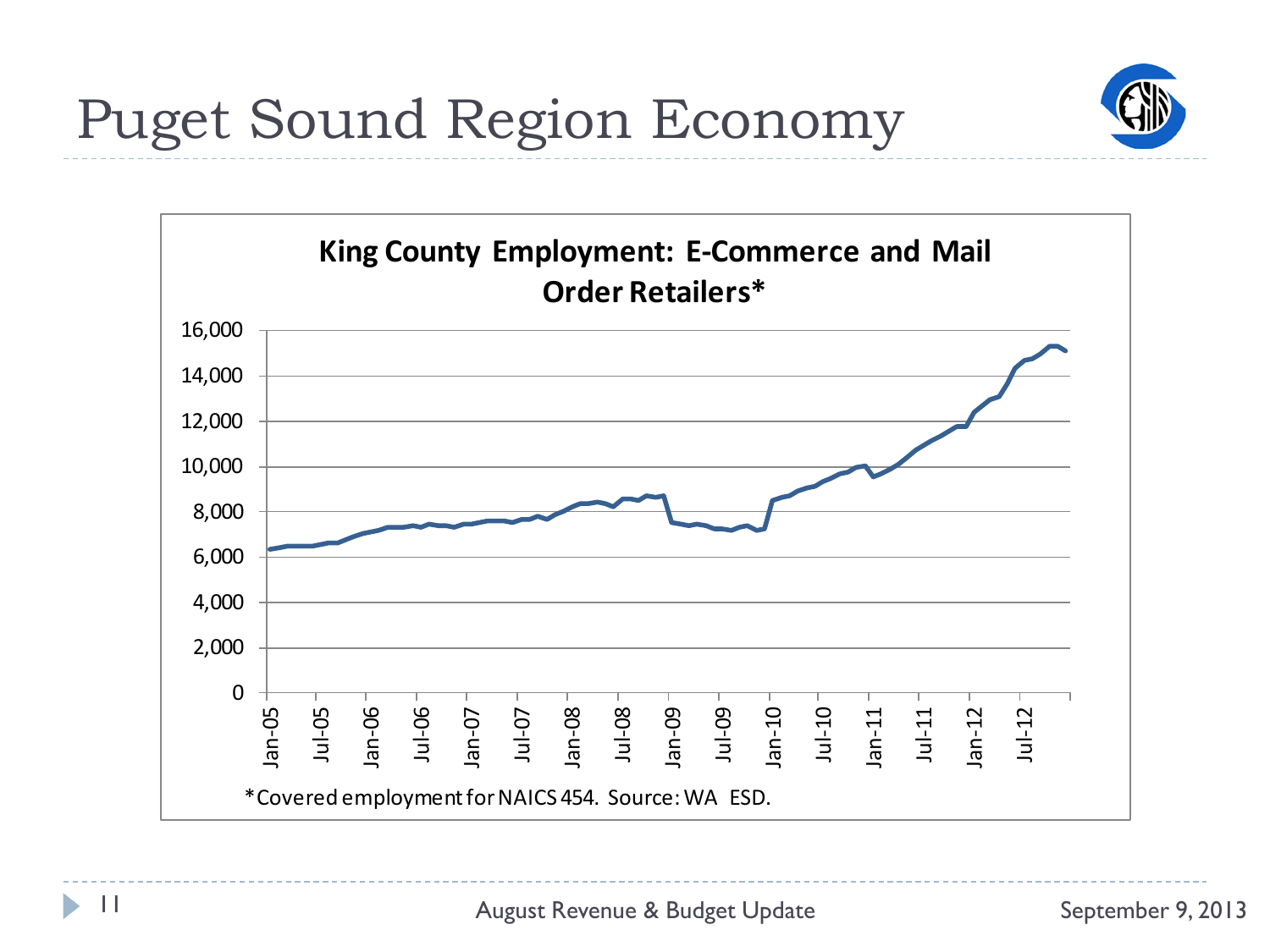

### Puget Sound Region Forecast

- Employment growth to peak in 2013, then slow
	- Aerospace employment has peaked, gradual decline over next several years is expected
- Amazon likely to provide a boost going forward
- Sources of forecast risk include
	- U.S. forecast
	- Aerospace
	- Amazon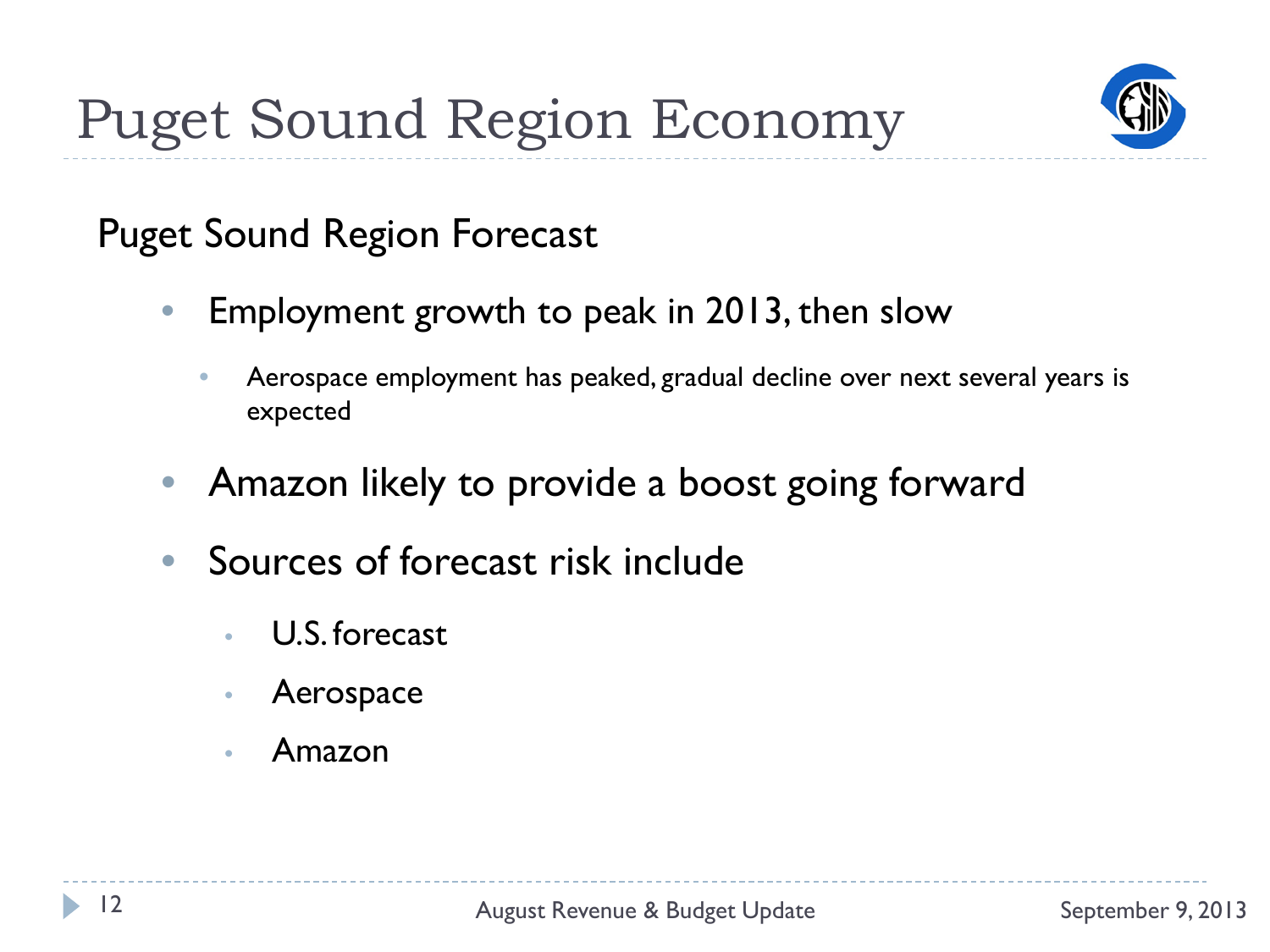

Seattle bounced back from recession sooner than rest of region

• Construction, professional, scientific & professional services, Amazon

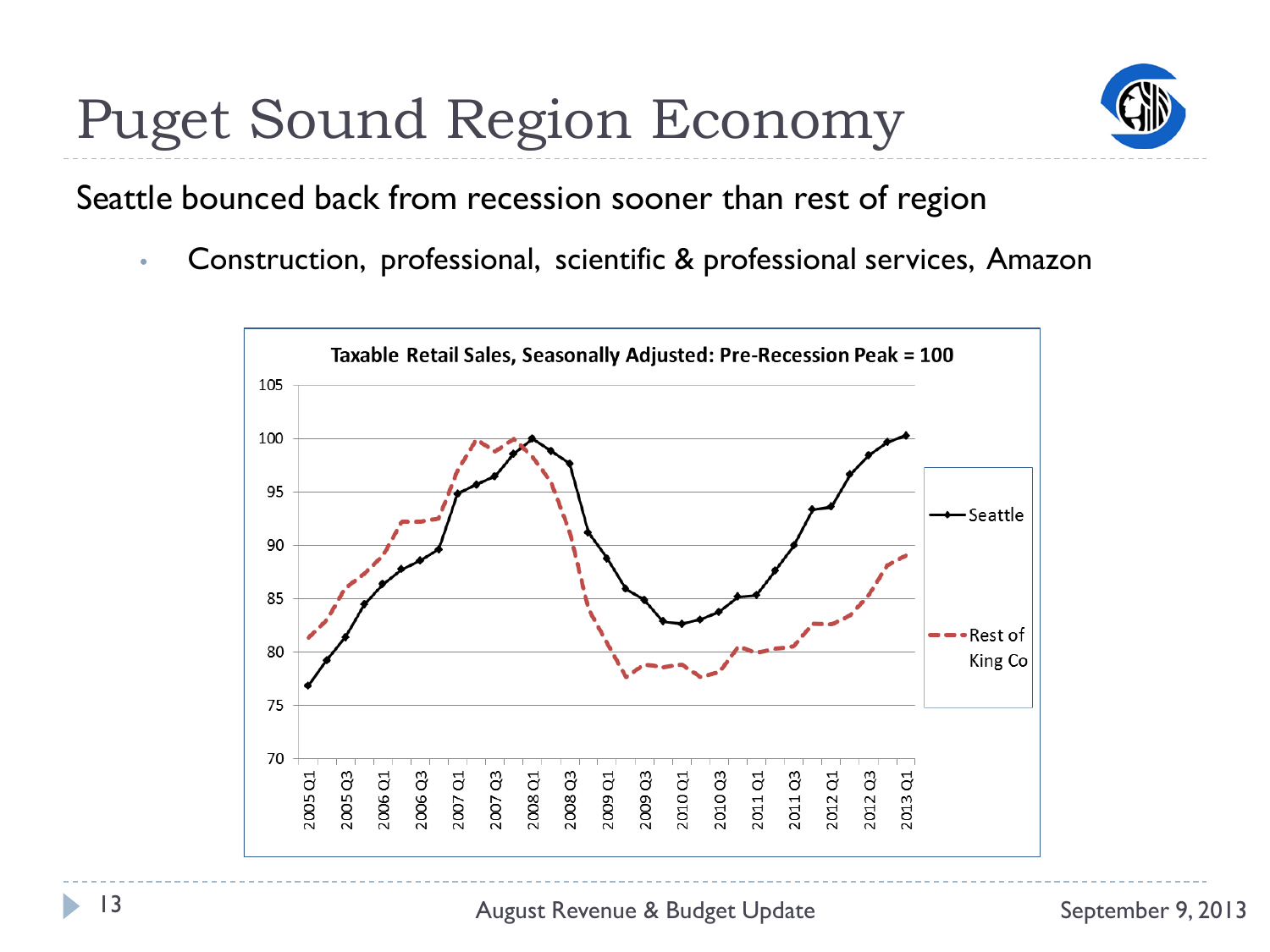



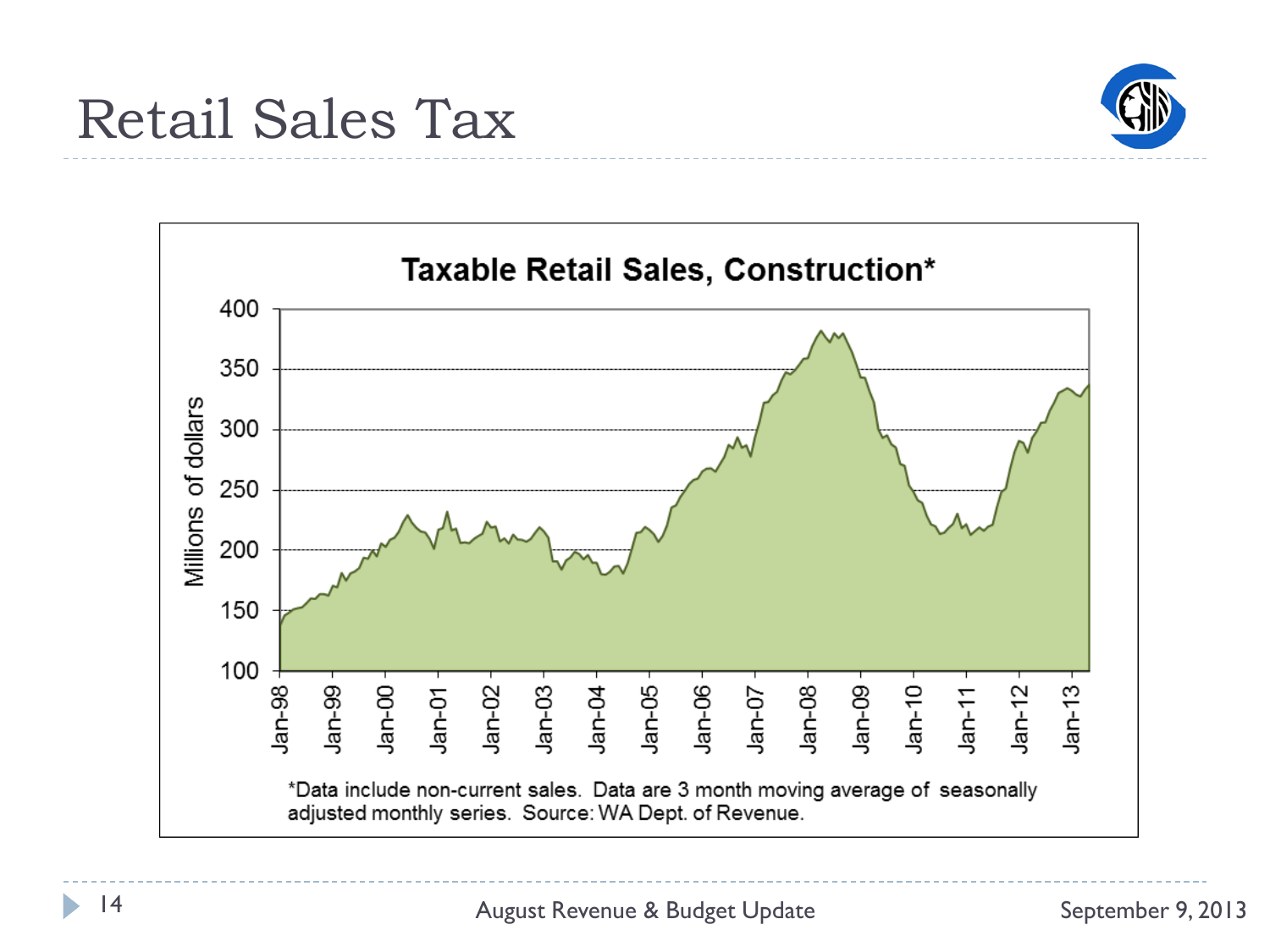



Sales tax revenue is tracking April forecast

• Revenue is \$454,000 (0.6%) over forecast

Forecast has been revised upward by a modest amount

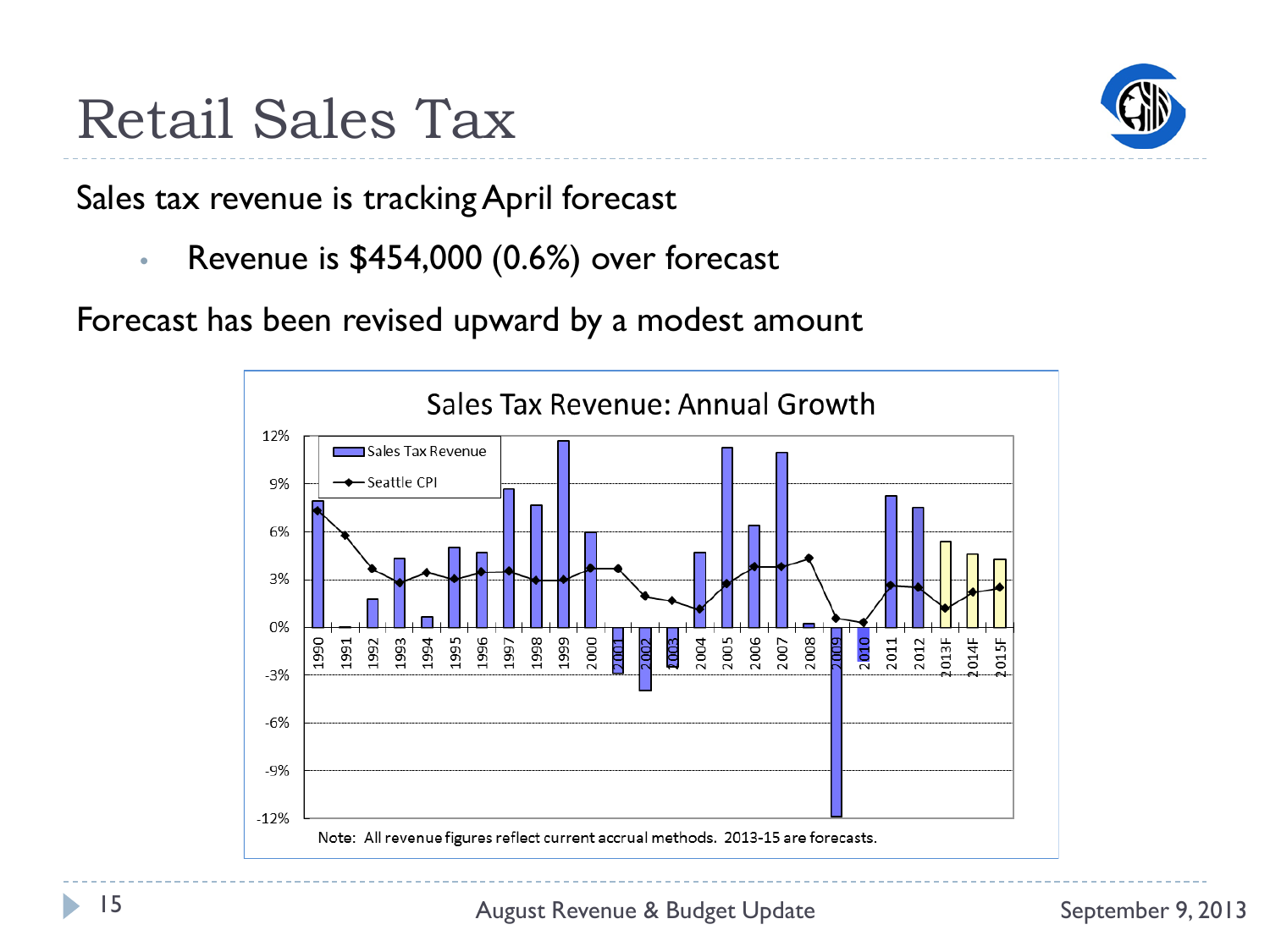



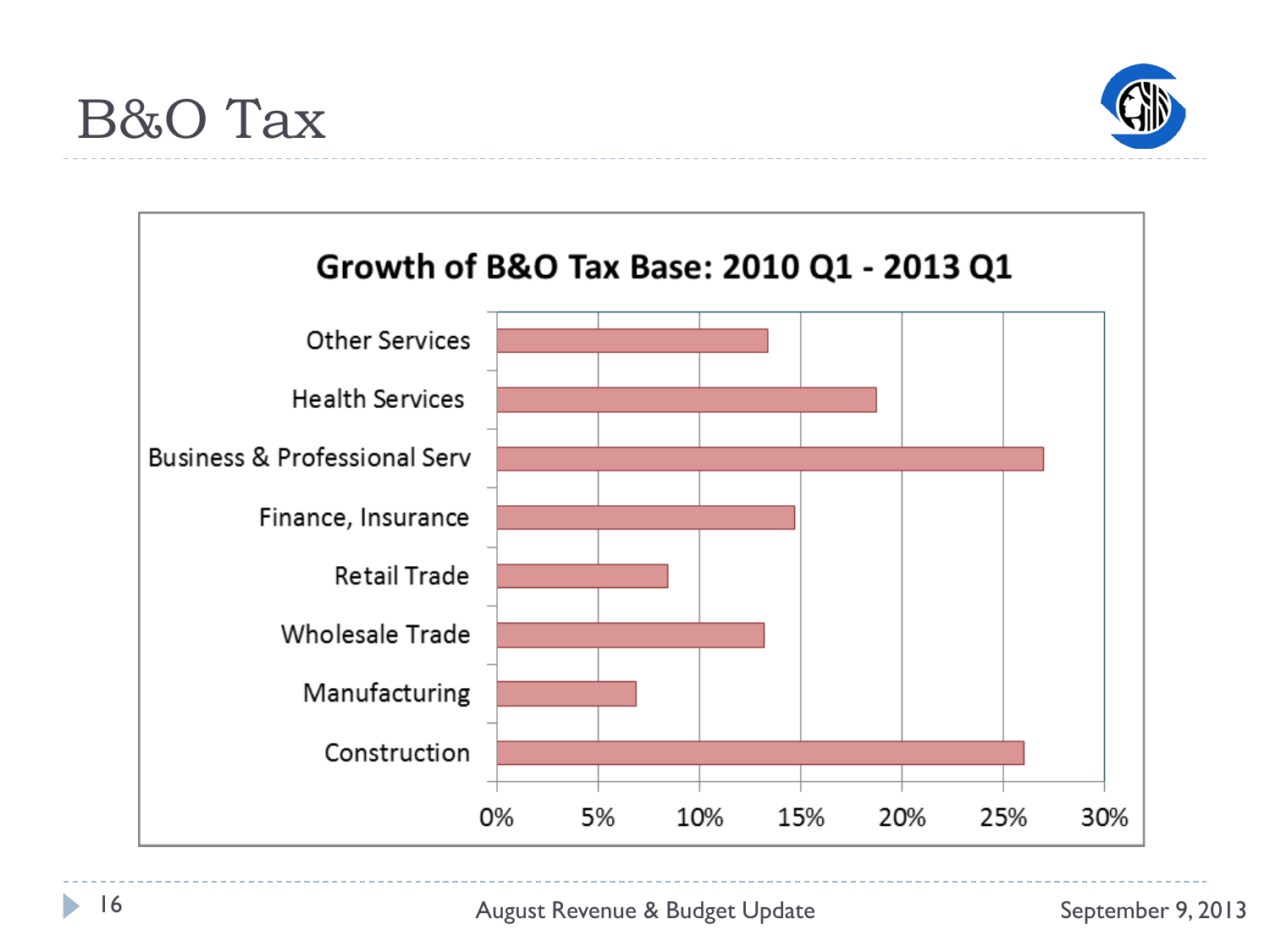

B&O revenue has fallen short of April forecast

- Through June revenue was \$2.04 million below forecast
- Shortfall is in audit revenue, refunds, penalties & interest

B&O forecast has been lowered

• Most of adjustment is in non-current revenue

|      | Retail Sales and B&O Forecast Change |         |
|------|--------------------------------------|---------|
| 2013 | $-1.1$ mil.                          | $-0.3%$ |
| 2014 | $0.9$ mil.                           | 0.2%    |
| 2015 | $1.2$ mil.                           | 0.3%    |
| 2016 | 2.1 mil.                             | 0.5%    |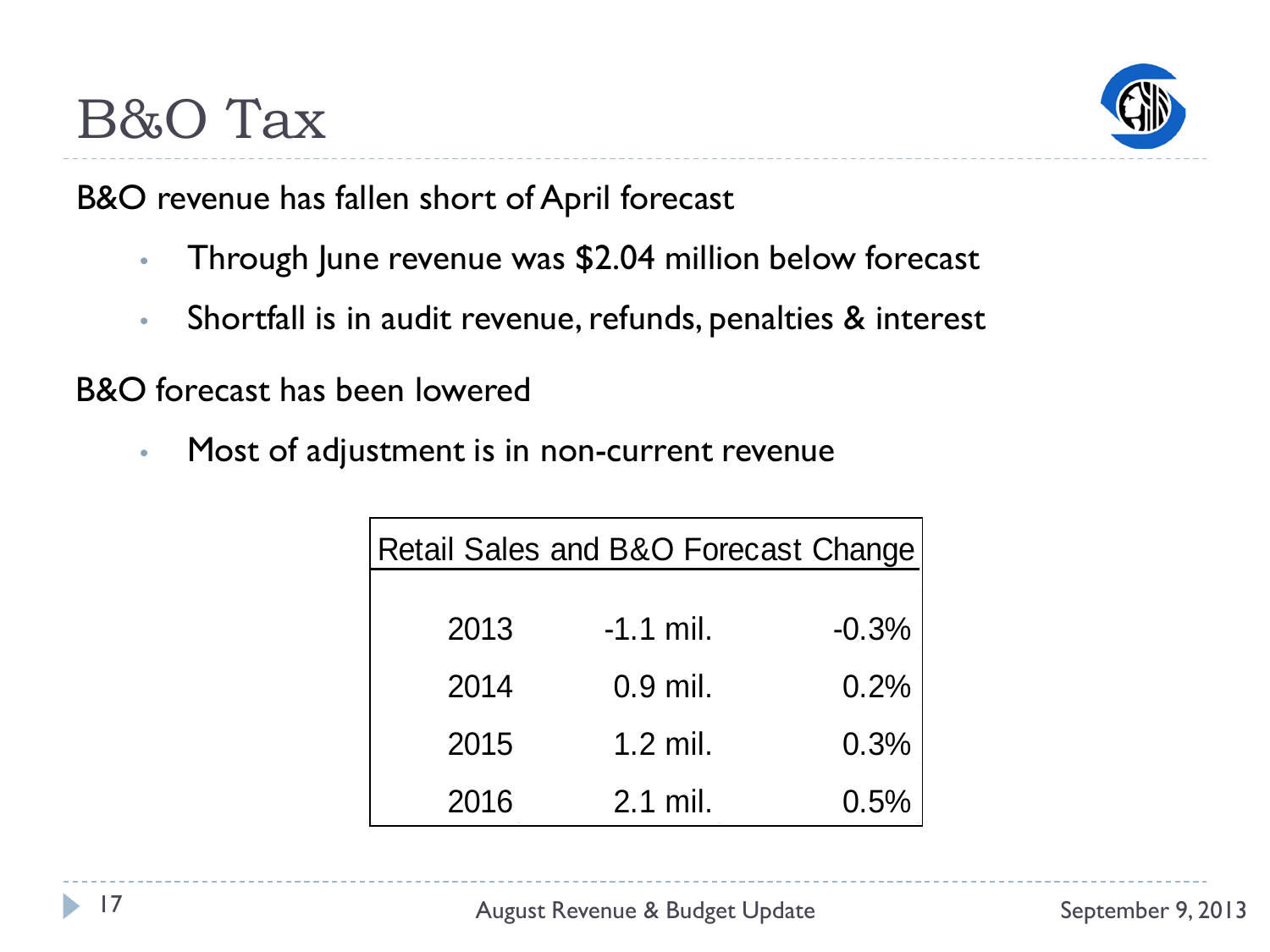## Real Estate Excise Tax



#### **Seattle Single-family Market**



- Single-family home sales and average prices are at levels not seen since 2007
- Sales are expected to grow at a steady pace
- Further interest rate rises may dampen demand
- Supply is still considered to be tight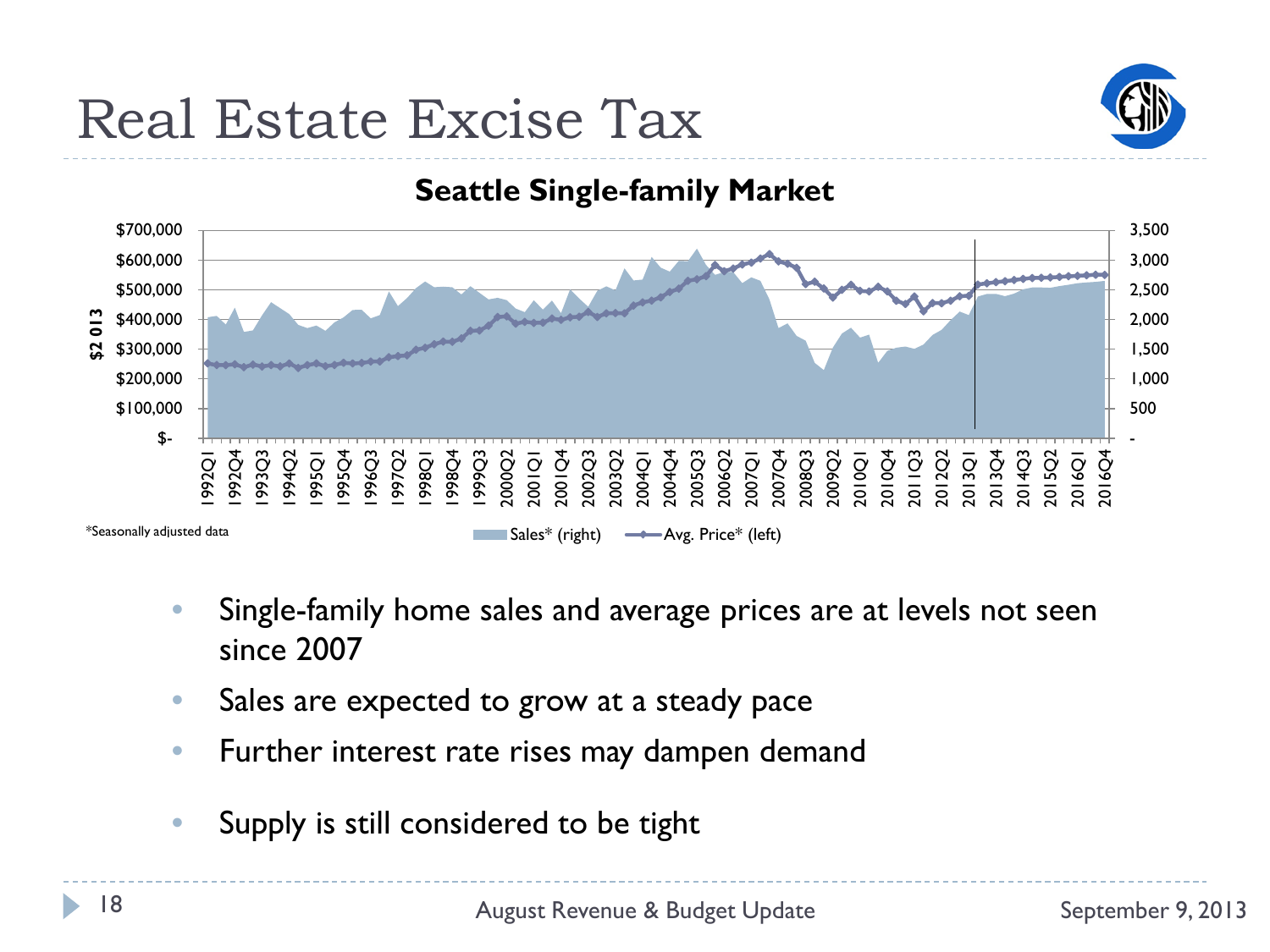

#### **Seattle Commercial Sales**



- Commercial transactions are still strong
- 30% increase from April forecast
- Office space demand remains healthy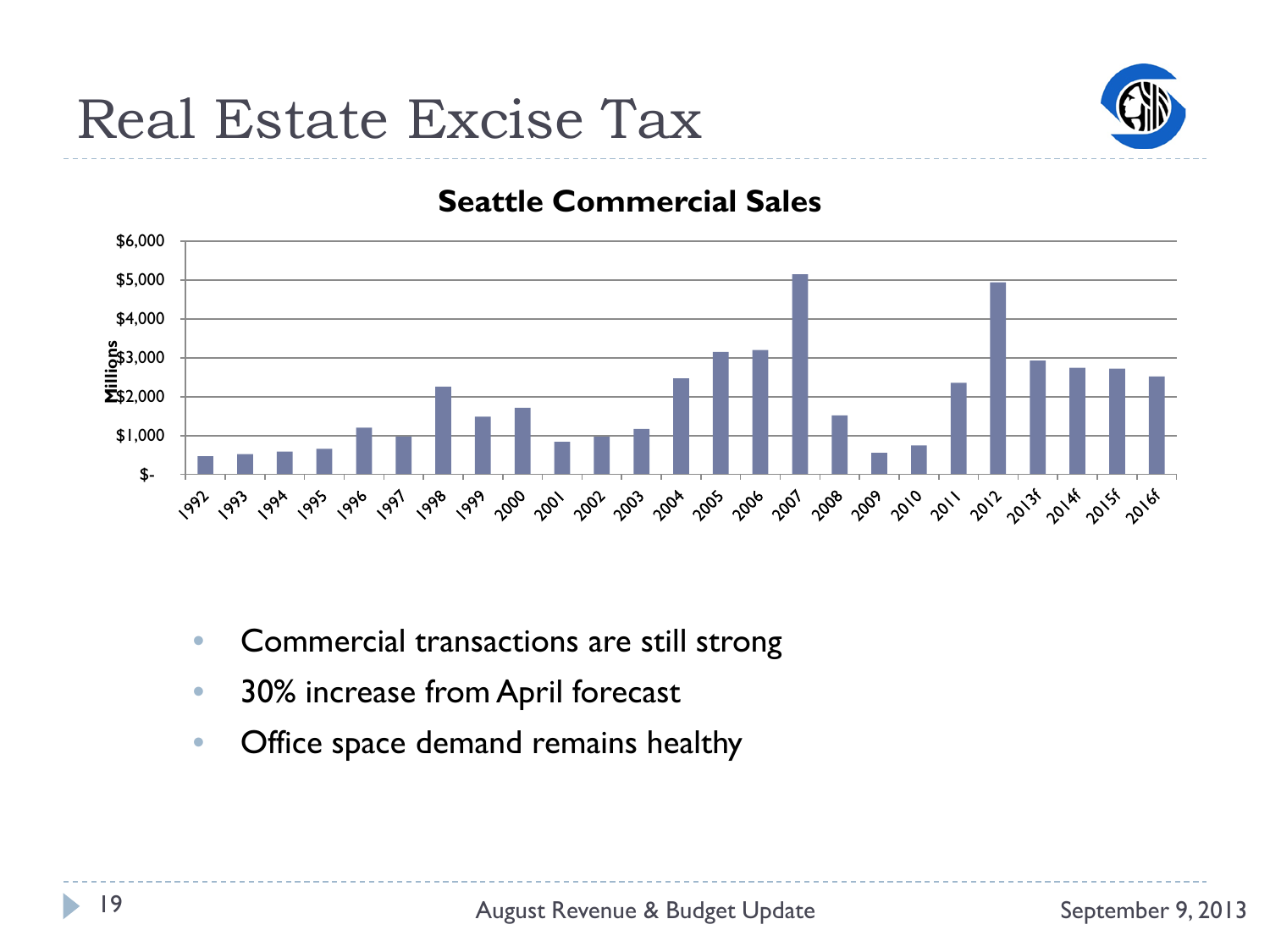## Real Estate Excise Tax





- Total REET forecast for the 2013-2014 biennium increased by 20.4%, \$16.5 million
- Upside risks include increased commercial activity
- Downside risks include significant rate increases and a downward shift in housing demand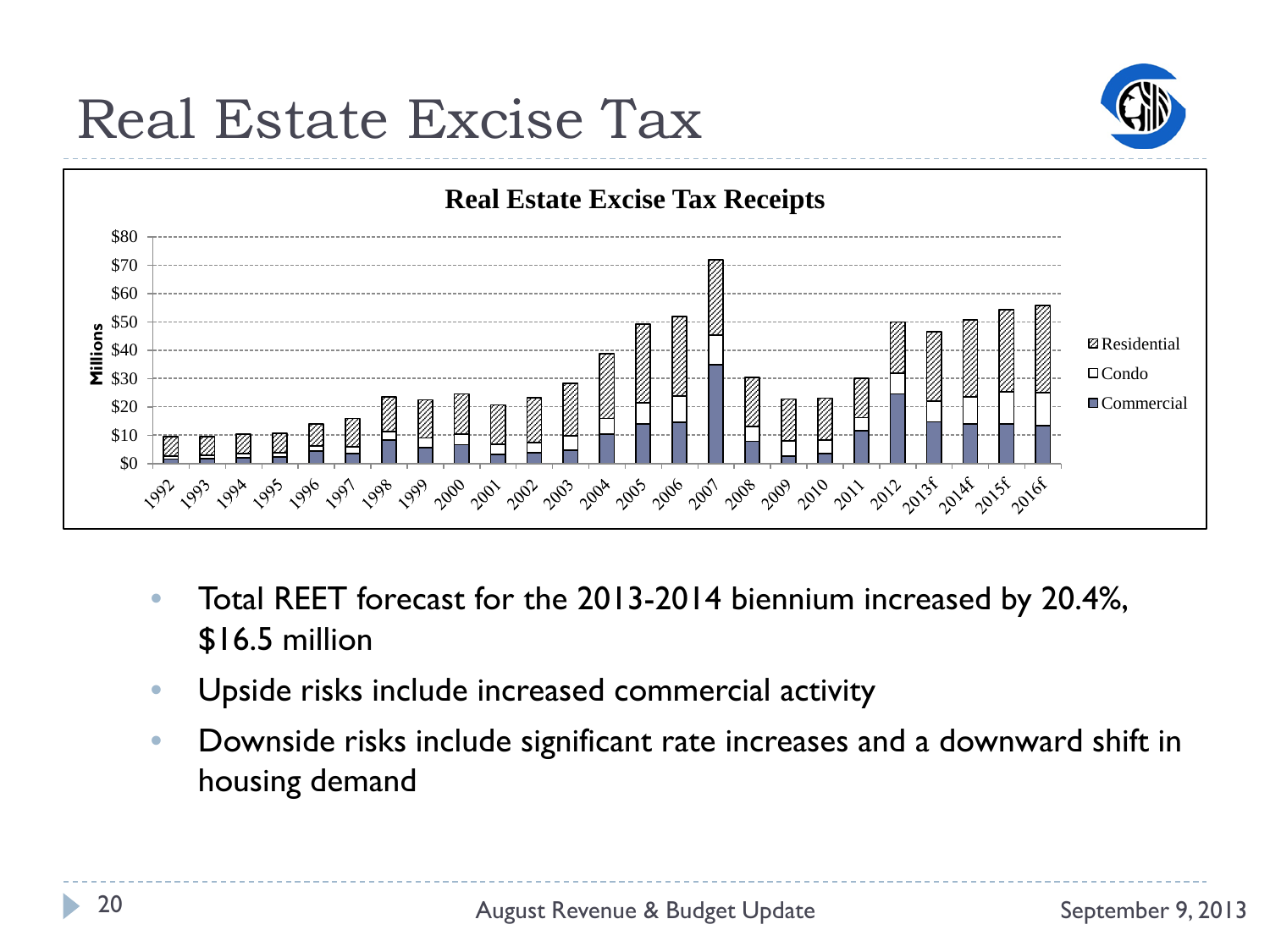### General Subfund Revenues



|                                                                 | 2012           |               | 2013          |               |               | 2014          |               |  |
|-----------------------------------------------------------------|----------------|---------------|---------------|---------------|---------------|---------------|---------------|--|
| <b>GSF</b> - Item                                               | <b>Actuals</b> | April         | August        | Aug-Apr       | April         | August        | Aug-Apr       |  |
| <b>Property Taxes</b>                                           | 259,954,134    | 251,365,000   | 251,365,000   |               | 261,698,000   | 265,561,000   | 3,863,000     |  |
| <b>Sales Taxes</b>                                              | 168,495,821    | 176,747,140   | 177,785,395   | 1,038,255     | 184,055,424   | 186,093,836   | 2,038,412     |  |
| <b>B&amp;O and Ad-Taxes</b>                                     | 188,889,703    | 196,474,880   | 194,153,046   | (2, 321, 834) | 207,371,261   | 206, 103, 706 | (1, 267, 555) |  |
| <b>Public Utility Taxes</b>                                     | 115,129,048    | 123,508,171   | 123,059,276   | (448, 895)    | 129,681,017   | 129,498,888   | (182, 129)    |  |
| <b>Private Utility Taxes</b>                                    | 58,930,493     | 58,578,269    | 58,500,955    | (77, 314)     | 61,511,787    | 61,107,589    | (404, 198)    |  |
| <b>Other Notable GSF Revenues</b>                               | 72,191,766     | 78,454,725    | 80,959,875    | 2,505,150     | 76,111,561    | 76,366,457    | 254,896       |  |
| Subtotal                                                        | 863,590,964    | 885, 128, 185 | 885, 823, 547 | 695,363       | 920,429,050   | 924,731,476   | 4,302,426     |  |
| Grants                                                          | 24,255,692     | 686,125       | 487,000       | (199, 125)    | 699,557       | 478,000       | (221, 557)    |  |
| <b>Other General Subfund Revenues</b>                           | 66,857,954     | 64,882,944    | 66, 152, 052  | 1,269,108     | 69,317,748    | 72,199,984    | 2,882,236     |  |
| Subtotal                                                        | 954,704,611    | 950,697,254   | 952,462,599   | 1,765,346     | 990,446,355   | 997,409,460   | 6,963,105     |  |
| Other Funds - Fund Balance Transfers                            | 9,602,626      | 2,456,533     | 2,623,556     | 167,023       | 712,021       | 2,099,767     | 1,387,746     |  |
| <b>GSF - Grand Total</b>                                        | 964,307,237    | 953, 153, 787 | 955,086,155   | 1,932,369     | 991, 158, 376 | 999,509,227   | 8,350,851     |  |
| <b>Real Estate Excise Tax</b>                                   | 49,940,112     |               |               | 9,861,847     |               |               |               |  |
|                                                                 |                | 36,637,222    | 46,499,069    |               | 44, 158, 386  | 50,794,250    | 6,635,864     |  |
| <b>Commercial Parking Tax</b><br><b>School Zone Camera Fund</b> | 31, 187, 021   | 31,944,866    | 31,944,866    |               | 33,238,633    | 32,807,377    | (431, 256)    |  |
|                                                                 |                |               |               |               |               | 8,620,000     | 8,620,000     |  |
| GSF - Subtotal Growth Rates (yr/yr)                             |                |               | 2.6%          |               |               | 4.4%          |               |  |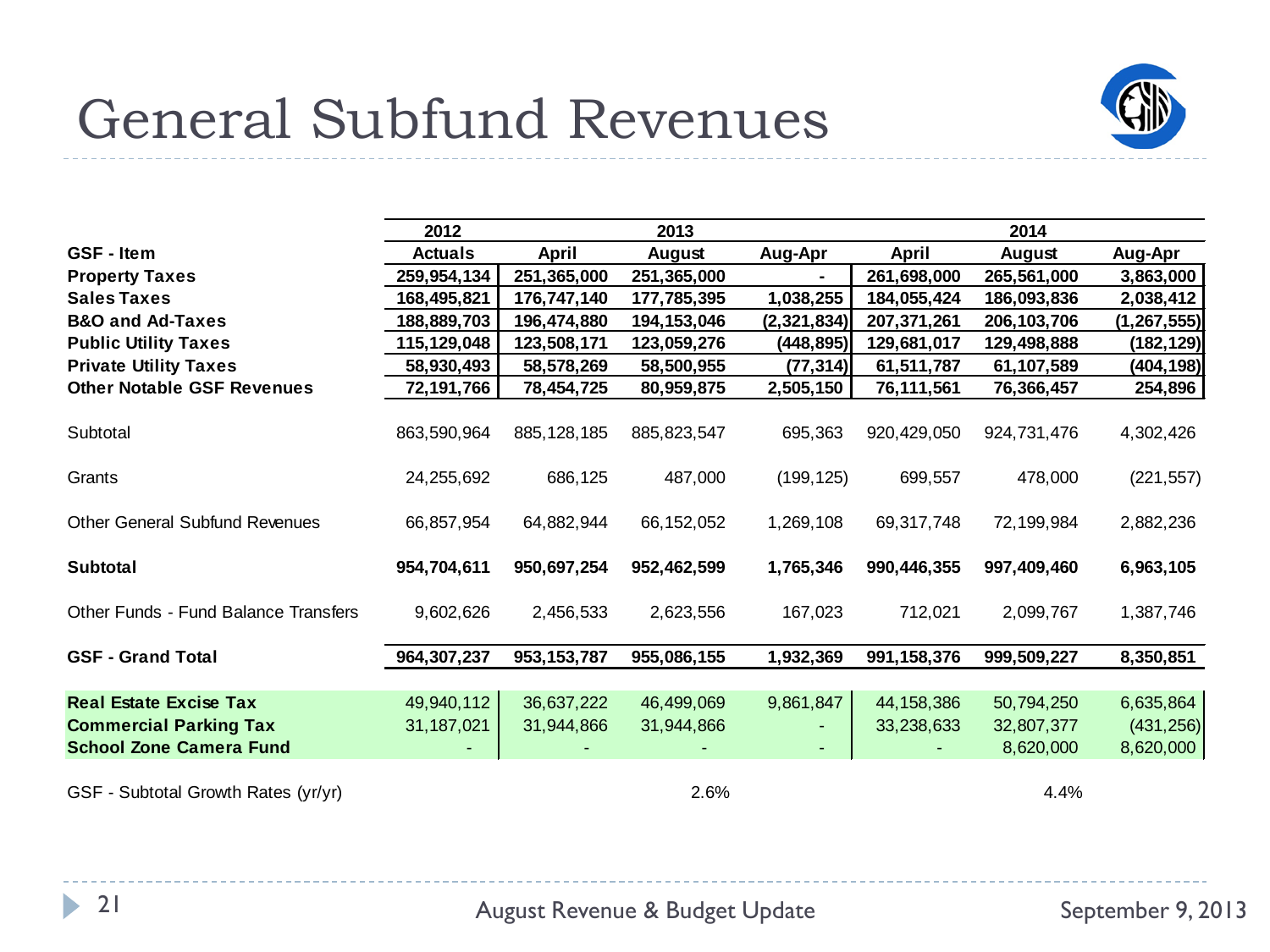### General Fund Tax Revenue Growth Trends



#### **Contributions to Tax Revenue Growth**



h.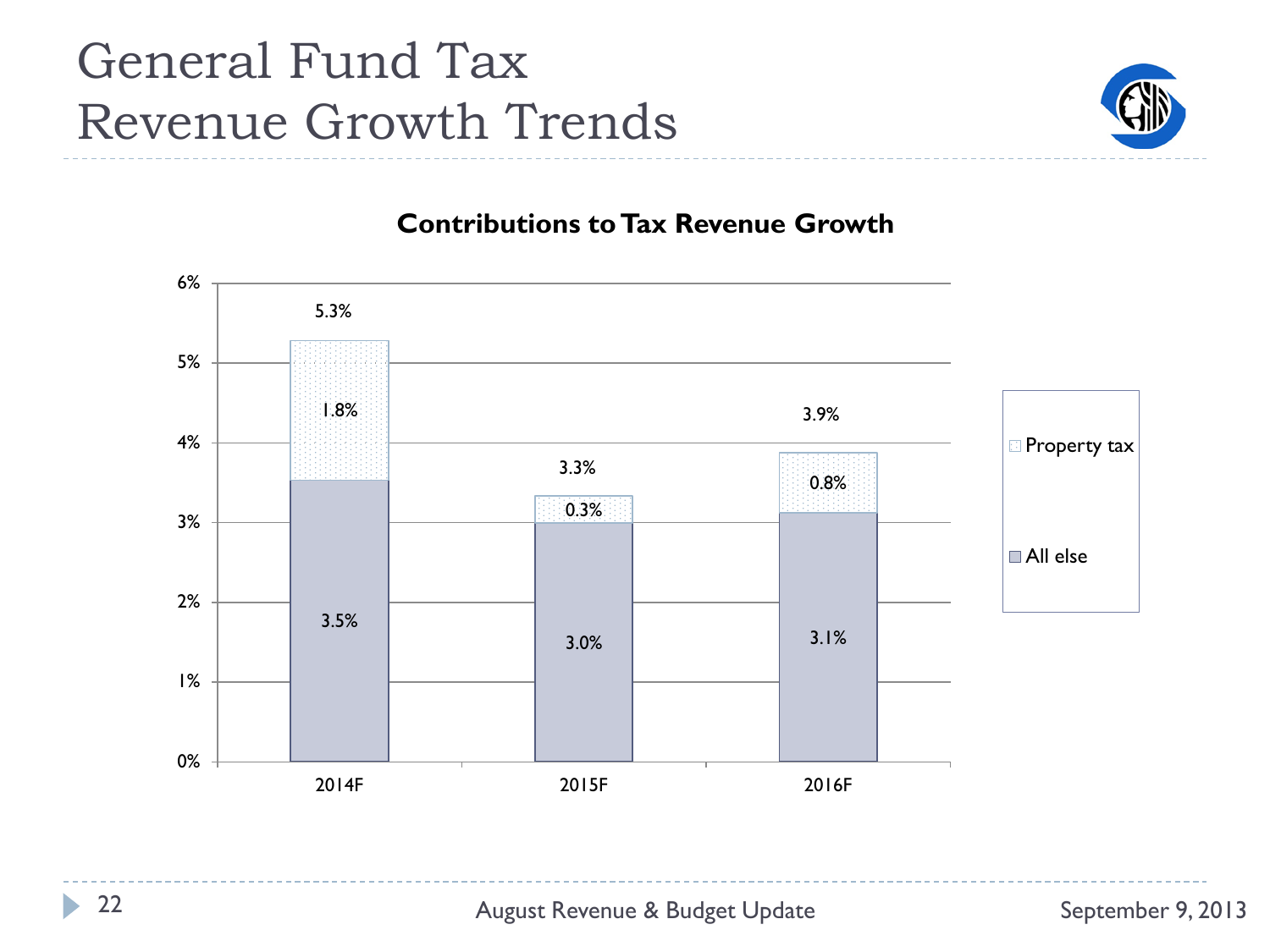### Impact of the August Revenue Forecast on 2014 Budget



• General Fund was essentially in balance based on the April Forecast

#### **General Fund Changes Since November 2012**

| in \$1,000s                                  |  |       |          |           |  |  |  |  |
|----------------------------------------------|--|-------|----------|-----------|--|--|--|--|
|                                              |  | 2012  | 2013     | 2014      |  |  |  |  |
| Beginning Balance                            |  |       | 9,238    | 8,643     |  |  |  |  |
| Additional 2013 Rainy Day Fund Contribution* |  |       | (4,619)  |           |  |  |  |  |
| Revenues                                     |  |       | 6,362    | 3,918     |  |  |  |  |
| Expenditures                                 |  |       | (2, 338) | (13, 142) |  |  |  |  |
| <b>April Ending Balance</b>                  |  | 9,238 | 8,643    | (581)     |  |  |  |  |

\* Contribution required by City as a result of better-than-expected 2012 ending balance.

This amount is in addition to the amount the City will contribute annually based on total tax revenues.